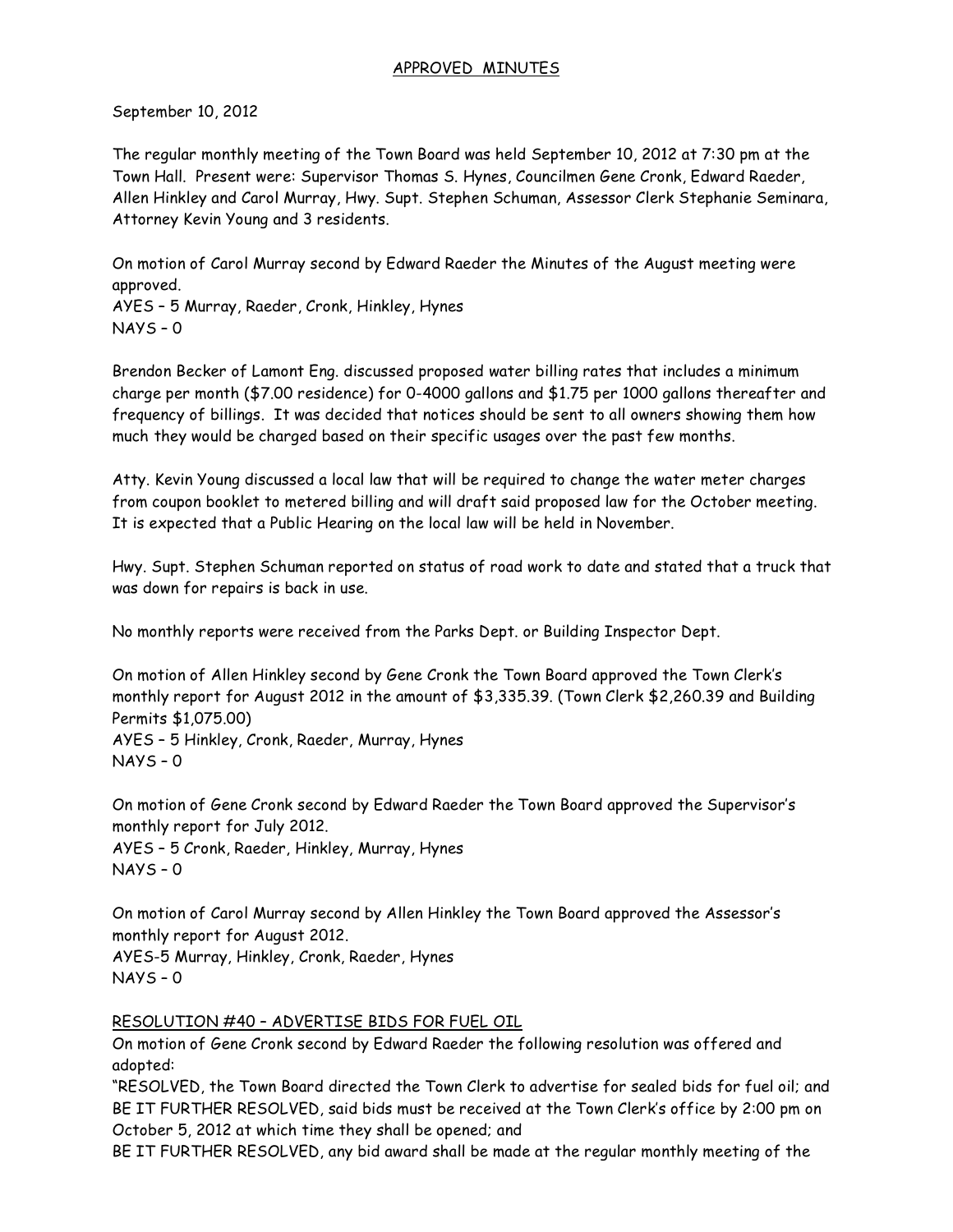Town Board on October 8, 2012." AYES – 5 Cronk, Raeder, Hinkley, Murray, Hynes

NAYS – 0

## RESOLUTION #41 – RE-APPOINT MOORE TO B.A.R.

On motion of Edward Raeder second by Gene Cronk the following resolution was offered and adopted:

"RESOLVED, the Town Board re-appoints Dennis Moore to a five year term on the Board of Assessment Review; and

BE IT FURTHER RESOLVED, said term shall expire 9/30/17."

AYES – 5 Raeder, Cronk, Hinkley, Murray, Hynes

NAYS – 0

On July 18, 2012 the Town Board advertised a Request for Proposal for CPA services on Town financials. Sealed bids were opened on August 15, 2012 at 4:30 pm at the Town Hall. A total of three bids were received and were as follows:

|                          | Reg Fund | Reg & Justice | <b>AUD</b> | Single Audit |        |
|--------------------------|----------|---------------|------------|--------------|--------|
| Vendor                   | 2011     | 2012          | 2012       | Fed \$ 2011  | Total  |
| Gruver, Zweiffel & Scott | 5400     | 7600          | 600        | 3800         | 17,400 |
| The Banadio Group        | 11,000   | 15,000        | 2,000      | 2,500        | 30,500 |
| Sickler, Torchia, Allen  | 9,200    | 11,100        | 3,200      | 2,300        | 25,800 |

## RESOLUTION #42 – HIRE CPA FIRM

On motion of Carol Murray second by Gene Cronk the following resolution was offered and adopted: "RESOLVED, the Town Board awards the Request for Proposal for CPA services to the low bidder, Gruver, Zweiffel & Scott, CPA at a cost of \$17,400."

AYES – 5 Murray, Cronk, Raeder, Hinkley, Hynes

NAYS – 0

It was stated that to date, FEMA funds received to date for 2011 flooding is Roads \$553,243 and Facilities \$92,735.

A reminder was given on retirement reporting for a Councilman and Building Inspector.

On motion of Allen Hinkley second by Edward Raeder the Town Board and Atty. Kevin Young went into Executive Session at 8:35 pm to discuss a legal matter and 2013 personnel salaries. The Town Board returned to the regular meeting at 9:35 pm where it was stated that no decisions were made as a result of Executive Session.

On motion of Allen Hinkley second by Edward Raeder the bills were audited and ordered paid in the following amounts:

| General #420-466         | \$24,005.88  | Special Light Districts #13    | \$21.27     |
|--------------------------|--------------|--------------------------------|-------------|
| Highway #227-247         | \$272,593.24 | Capital Projects:              |             |
| Roxbury Water #65-73     | \$2,565.64   | Hubbell Corners Sewer #32-36   | \$6,170.43  |
| Grand Gorge Water #72-79 | \$2,896.47   | GIGP Water Project #37         | \$321.75    |
| Denver Water #60-68      | \$4,760.48   | Lake St. Project #38           | \$123.50    |
| Roxbury Sewer #62-68     | \$22,213.57  | Kirkside Park-Construction #39 | \$42,000.76 |
| Denver Sewer #87-95      | \$11,885.33  | Kirkside Park Programs #40     | \$8,450.72  |
|                          |              |                                |             |